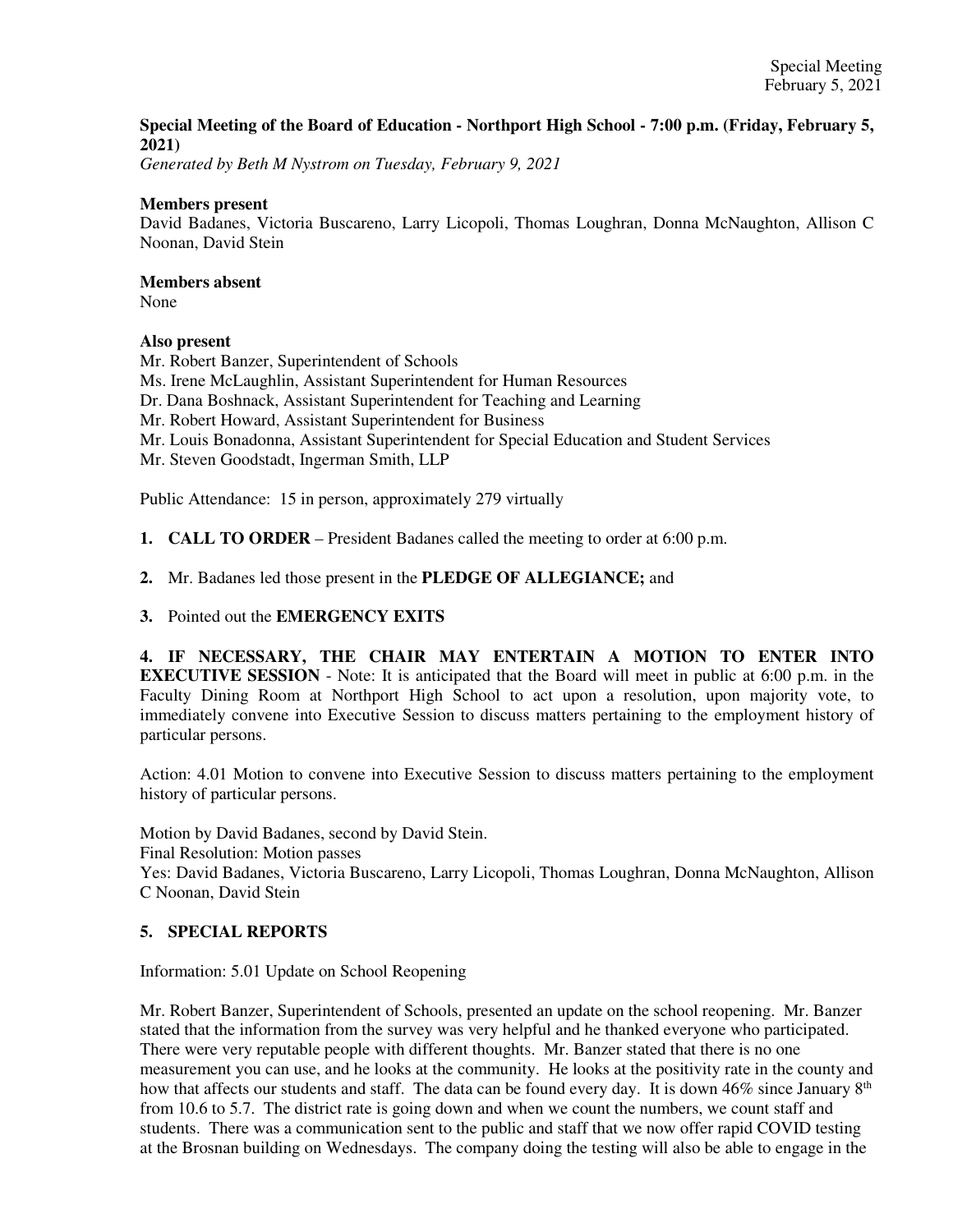vaccination process when that is available. Mr. Banzer stated that members of the community are being vaccinated but he wishes the distribution were better and seamless.

The monitoring of COVID cases is directly tied to contact tracing. The contact tracing is very different from the beginning of the year. We want to have a normal year, its getting closer but it will not be the same. Mask wearing is the most critical piece.



## **Results of Survey to Families in Grades 7-12**

| <b>SURVEY RESULTS</b>      |                                                                  | Q: Which of the below is the<br>preferred instructional model?                                                                       |                |                 |       |                                                           |
|----------------------------|------------------------------------------------------------------|--------------------------------------------------------------------------------------------------------------------------------------|----------------|-----------------|-------|-----------------------------------------------------------|
| Q: School                  | Q: What is<br>your child's<br>current<br>instructional<br>model? | Fully In-<br>Person<br>Students in<br>person 5<br>days per<br>week.<br><b>Distancing</b><br>less than 6<br>ft. Minimum<br>of 3.5 ft. | <b>Hybrid</b>  | Daily<br>Remote | Total | <b>UNITED</b><br>Q: Does your child take a bus to school? |
| East Northport             | Daily Remote                                                     | $2^{\circ}$                                                                                                                          | $\overline{x}$ | B.              | 3     |                                                           |
| Middle School              | <b>Hybrid</b>                                                    | 155                                                                                                                                  | 37             | $\overline{2}$  | 194   | 35.2%                                                     |
| Northport Middle<br>School | Daily Remote                                                     |                                                                                                                                      | 2              | 6               | 8     |                                                           |
|                            | <b>Hybrid</b>                                                    | 165                                                                                                                                  | 35             | 1               | 201   | 64.8%                                                     |
| Northport High<br>School   | Daily Remote                                                     | 20                                                                                                                                   | 9              | 37              | 66    |                                                           |
|                            | Hybrid                                                           | 589                                                                                                                                  | 166            | 5               | 760   |                                                           |
| Total                      |                                                                  | 931                                                                                                                                  | 251            | 56              | 1238  | $NQ = YES$                                                |
|                            |                                                                  | 75.2%                                                                                                                                | 20.3%          | 4.5%            |       |                                                           |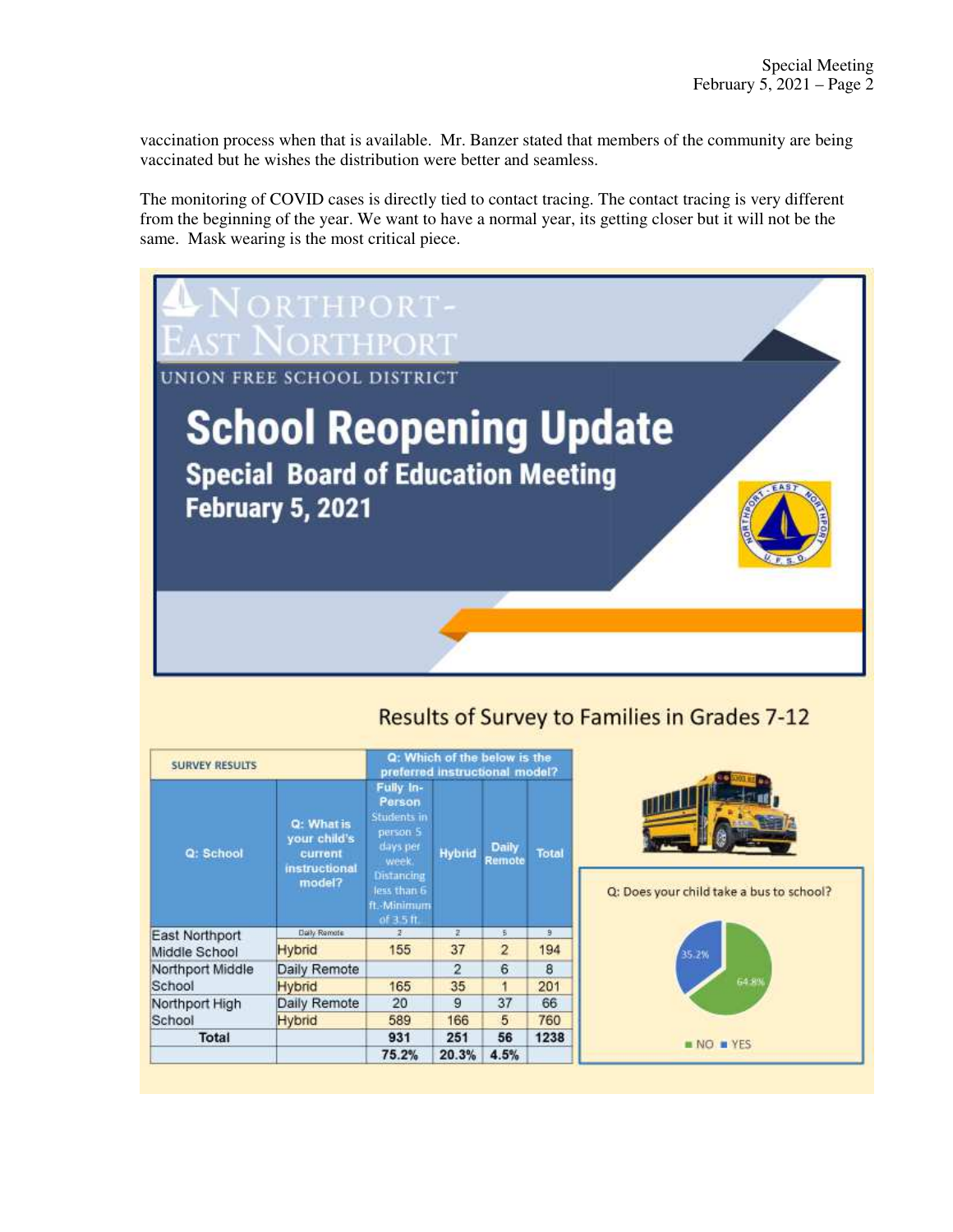### Considerations:

- County positivity rate (5.7%) trending downward
- . In district access to COVID testing since January (Available on Wednesdays at WJB).
- . Vaccinations for eligible members of community.

| 7 Day Rolling Average %<br><b>Positive COVID</b> | <b>Suffolk County</b><br>Based on number of cases vs. # of people<br>tested | <b>School District</b><br>Based on reported cases to the<br>district vs. Total Enrollment & Staff |
|--------------------------------------------------|-----------------------------------------------------------------------------|---------------------------------------------------------------------------------------------------|
| January 8, 2021                                  | 10.6%                                                                       | 0.59%                                                                                             |
| February 4, 2021                                 | 5.7%                                                                        | 0.31%                                                                                             |
| Change                                           | $-46.2%$                                                                    | $-47.5%$                                                                                          |

### Considerations:

### **SCHOOL**

**COMMUNITY** 

- Contact tracing/quarantine protocols makes a difference
- . Success in our ability to sustain full in person learning at Grades K-5 since September and Grades 6 (December 7th).
- Ongoing monitoring of Impact on student in-person attendance and staffing implications.
- . Physical health/ mental health of students and staff.
- Updated research: CDC, JAMA, etc.
- Consultation with medical professionals.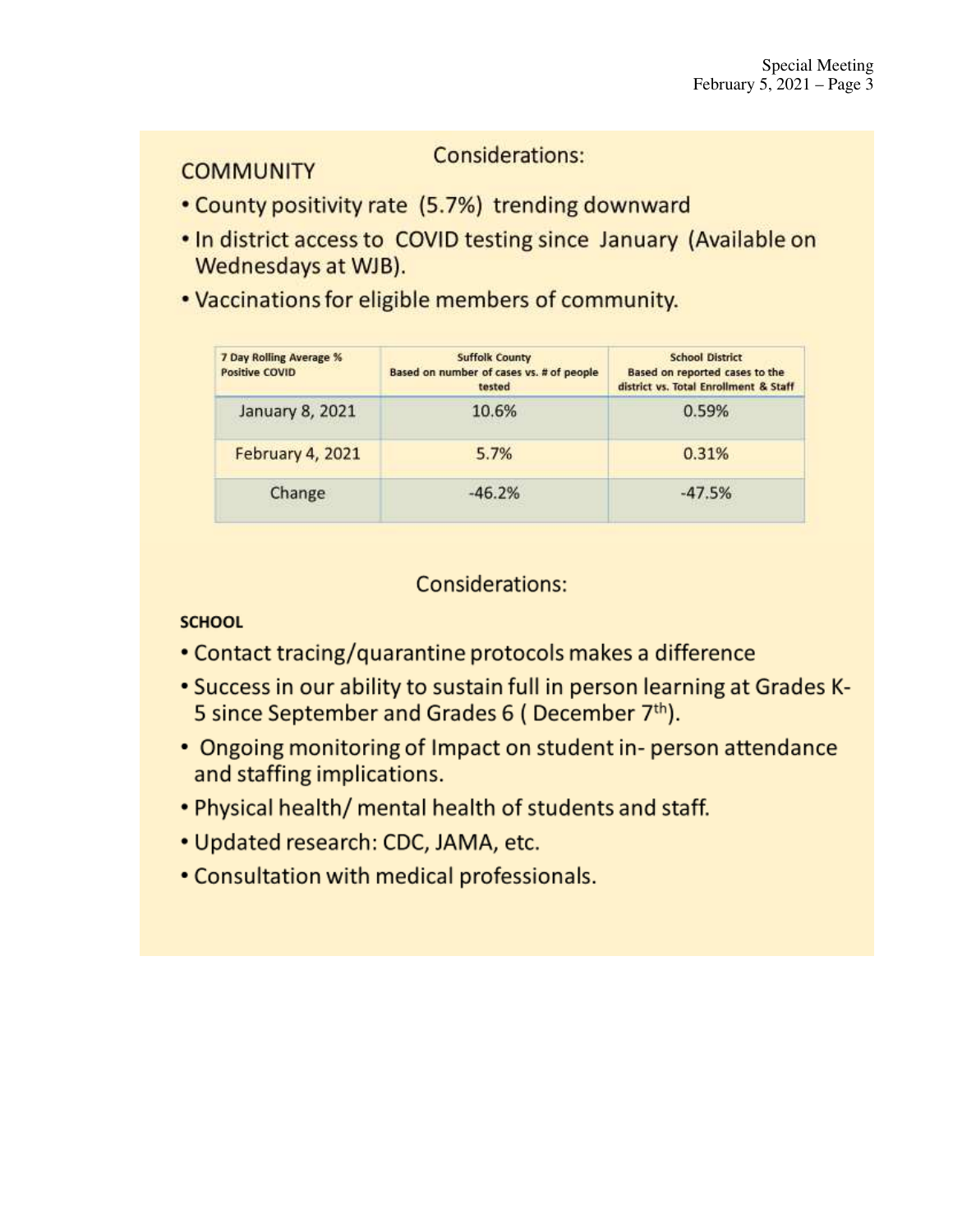## Considerations:

### **SCHOOL**

- Review/ discern other school district models.
- Increase access to COVID testing in district (Wednesdays at WJB).
- . Vaccinations for eligible staff continue.
- Community feedback.
- Learning modality options still exist: Classes are live streamedaccess to classes from home.
- Continue to monitor, assess and adjust, if necessary.

# **Health & Safety Protocols**

- Continue vigorous cleaning protocols including high touch areas throughout the day
- Continued use of HEPA filters
- Use of barriers in classrooms and lunch rooms
- Lunch at desks at least 6 feet apart with barriers
- Distance in classrooms as far apart as possible but not less than 3.5 feet
- Directional hallways wherever possible- no congregating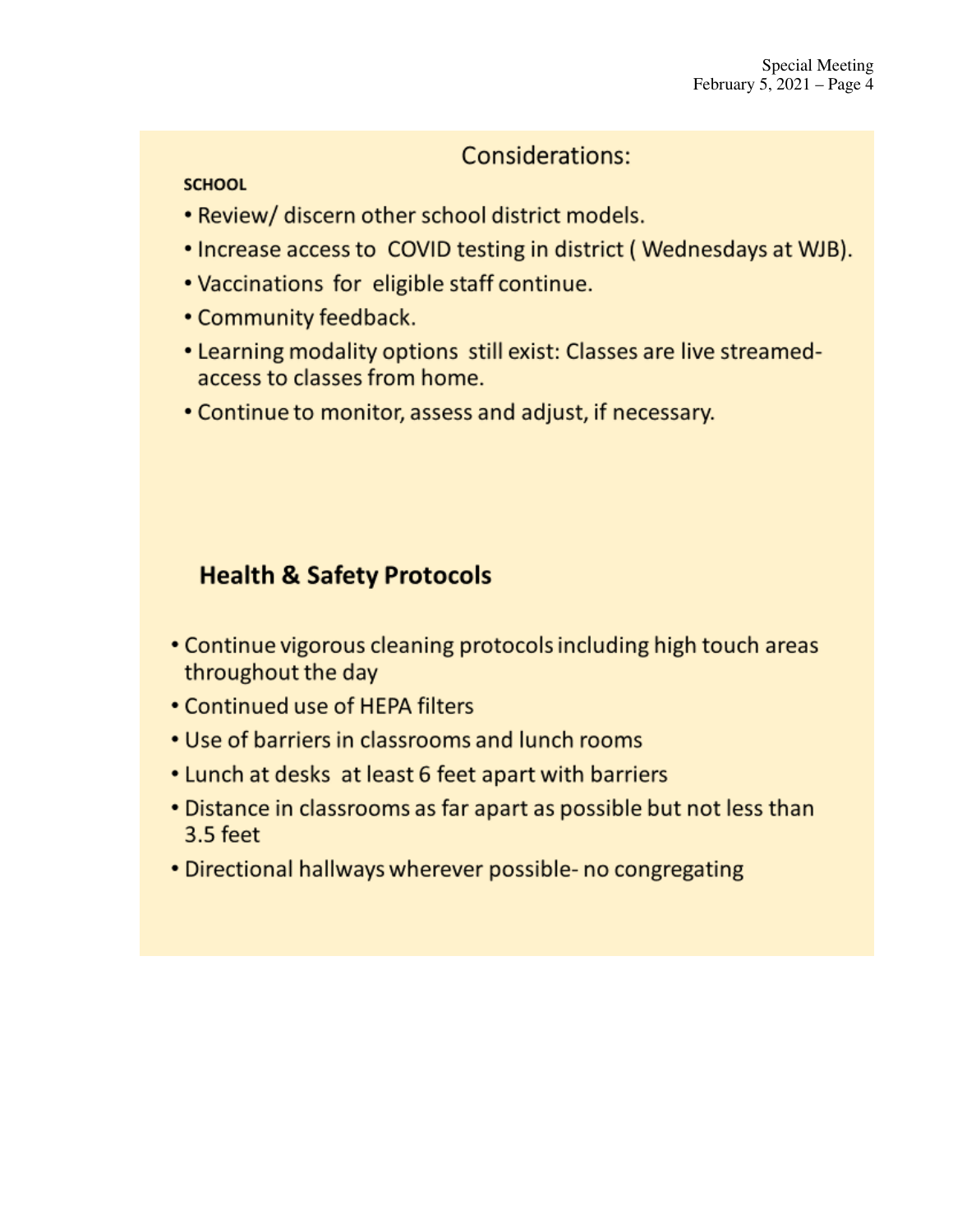# **Health & Safety Protocols**

- Contact tracing/ quarantining protocols remain in place
- . Ongoing communication with Health officials and adherence to evolving guidelines (CDC, NYS, County etc.)
- Continued adherence to guidance and protocols
- Limitations to outside visitation
- Mandatory ask wearing protocols (school grounds and busses)
- Health Screening: Stay home if you have symptoms
- Hand Hygiene

| Monday                                                                                                                   | Tuesday                                                                                                                                   | Wednesday                                                                             | Thursday                                                                  | Friday                                                  |
|--------------------------------------------------------------------------------------------------------------------------|-------------------------------------------------------------------------------------------------------------------------------------------|---------------------------------------------------------------------------------------|---------------------------------------------------------------------------|---------------------------------------------------------|
|                                                                                                                          |                                                                                                                                           | February Winter Break February 13-21                                                  |                                                                           |                                                         |
| 22<br>District fully remote after<br>winter break (K-12)<br>Grades 7-12 Follow Wed Remote<br>Schedule with office hours) | 23<br>District fully remote<br>after winter break (K-<br>12)                                                                              | 24<br>Grades 6, 7, 9 and 12 will be in-<br>person.<br>Grades 8, 10 and 11 are remote. | 25<br>All secondary students<br>(grades 6-12) in-person                   | 26<br>All secondary students<br>(grades 6-12) in-person |
|                                                                                                                          |                                                                                                                                           | March                                                                                 |                                                                           |                                                         |
| Grades 7-12 (Follow Wed.<br>Remote Schedule with office<br>hours)                                                        | $\mathbf{3}$<br>$\overline{2}$<br>All secondary students<br>All secondary students (grades 6-<br>(grades 6-12) in-person<br>12) in-person |                                                                                       | $\blacktriangleleft$<br>All secondary students<br>(grades 6-12) in-person | 5<br>All secondary students<br>(grades 6-12) in-person  |
| 8<br>Grades 7-12 (Follow Wed-<br>Remote Schedule with office<br>hours)                                                   | 9<br>All secondary students<br>(grades 6-12) in-person                                                                                    | 10<br>All secondary students (grades 6-<br>12) in-person                              | 11<br>All secondary students.<br>(grades 6-12) in-person                  | 12<br>All secondary students<br>(grades 6-12) in-person |
| 15<br>TRANSITION TO 5 DAYS*<br>All secondary students<br>(grades 6-12) in-person                                         | 16<br>All secondary students<br>(grades 6-12) in-person                                                                                   | 17<br>All secondary students (grades 6-<br>12) in-person                              | 18<br>All secondary students<br>(grades 6-12) in-person                   | 19<br>All secondary students<br>(grades 6-12) in-person |

\*Proposed Transition Plan to Full Return for Grades 7-12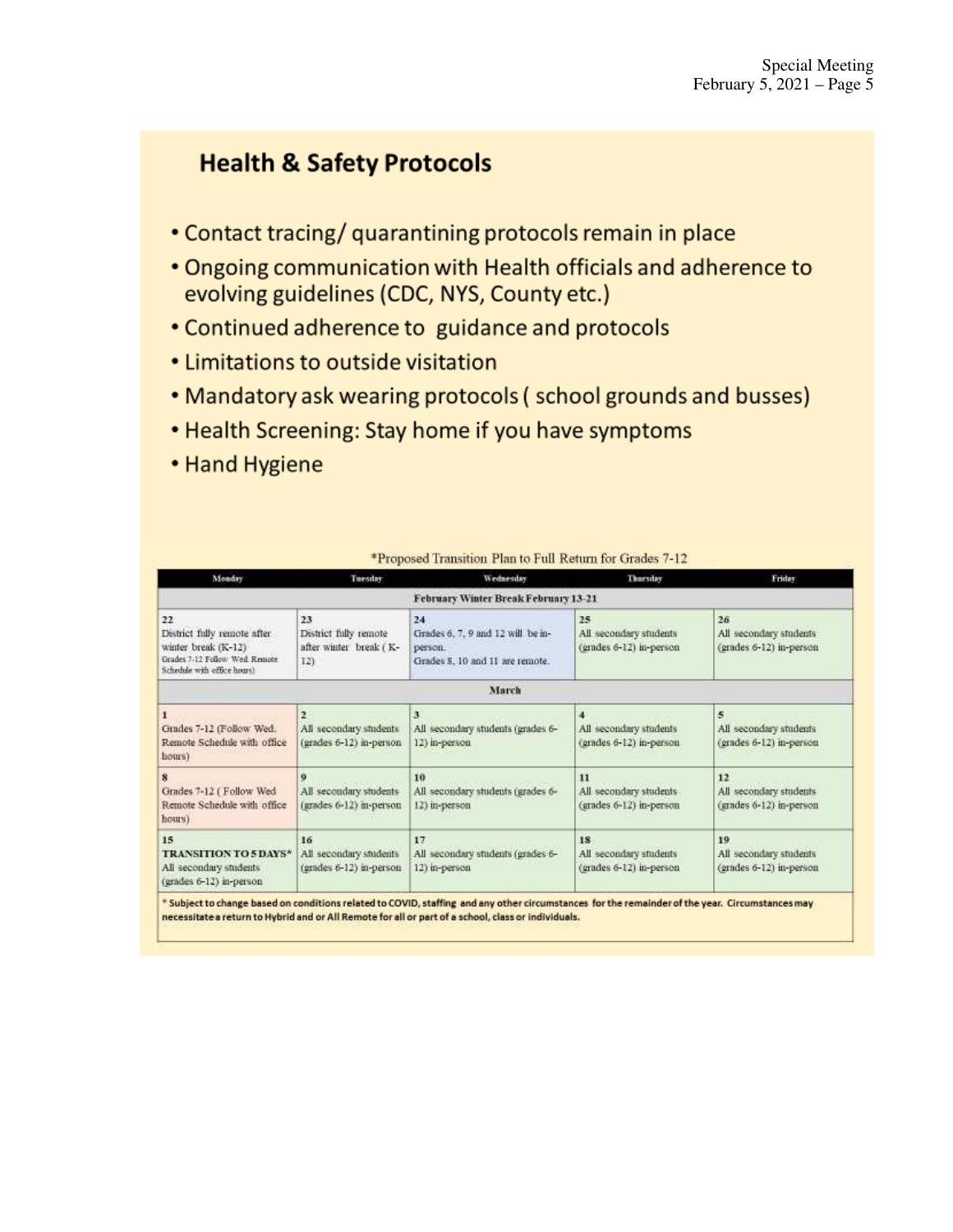

There was a discussion regarding State and Department of Health guidelines, contact tracing, lunch periods, remote learning, and communication to parents. The importance of getting communication out to parents and students for them to get a sense of what is coming and how things will look familiar but it will not be the same.

**6. PUBLIC COMMENT/PARTICIPATION** - Please Note: Community members are invited to share their questions, comments, or concerns with the School Board. To participate by Zoom please sign up using the following link: https://forms.gle/k8VzssX3nj21fbgW9 by 4:00 p.m. the day of the meeting. When speaking, citizens should state their name and address for the record and limit their presentation to 5 minutes. Where possible, the Board will answer factual questions immediately. A written response may be provided when information is not available. If a response would involve discussion of Board Policy or decisions which might be of interest to citizens not present at the meeting, the Board may place the item on a future meeting agenda.

| Name           | Comment                                                                                                                                                                                                                                                                 |
|----------------|-------------------------------------------------------------------------------------------------------------------------------------------------------------------------------------------------------------------------------------------------------------------------|
| Irene Lenna    | Stated that she is relieved to see a reopening plan and for students to return to<br>some sort of normalcy. She stated that many questions have to be addressed and<br>every staff member needs to be on board to reintegrate the children.                             |
| Jen Patterson  | Read a letter she sent to Mr. Izzet Mergen regarding resuming extracurricular<br>activities such as art and music with the start of high risk sports. Students should<br>be able to attend clubs, rehearsals and practices.                                             |
| Craig Mooers   | Stated that the whole community is leaning toward full in-person learning and<br>those who do not feel comfortable can opt out. Stated that extracurricular<br>activities shape students and asked if there is a plan to bring back clubs, band and<br>music in-person. |
| Rebecca Gibson | Stated that she is thrilled about the reopening. Asked if the Board will be<br>reviewing the secondary grading policy and adopt a policy that reflects the                                                                                                              |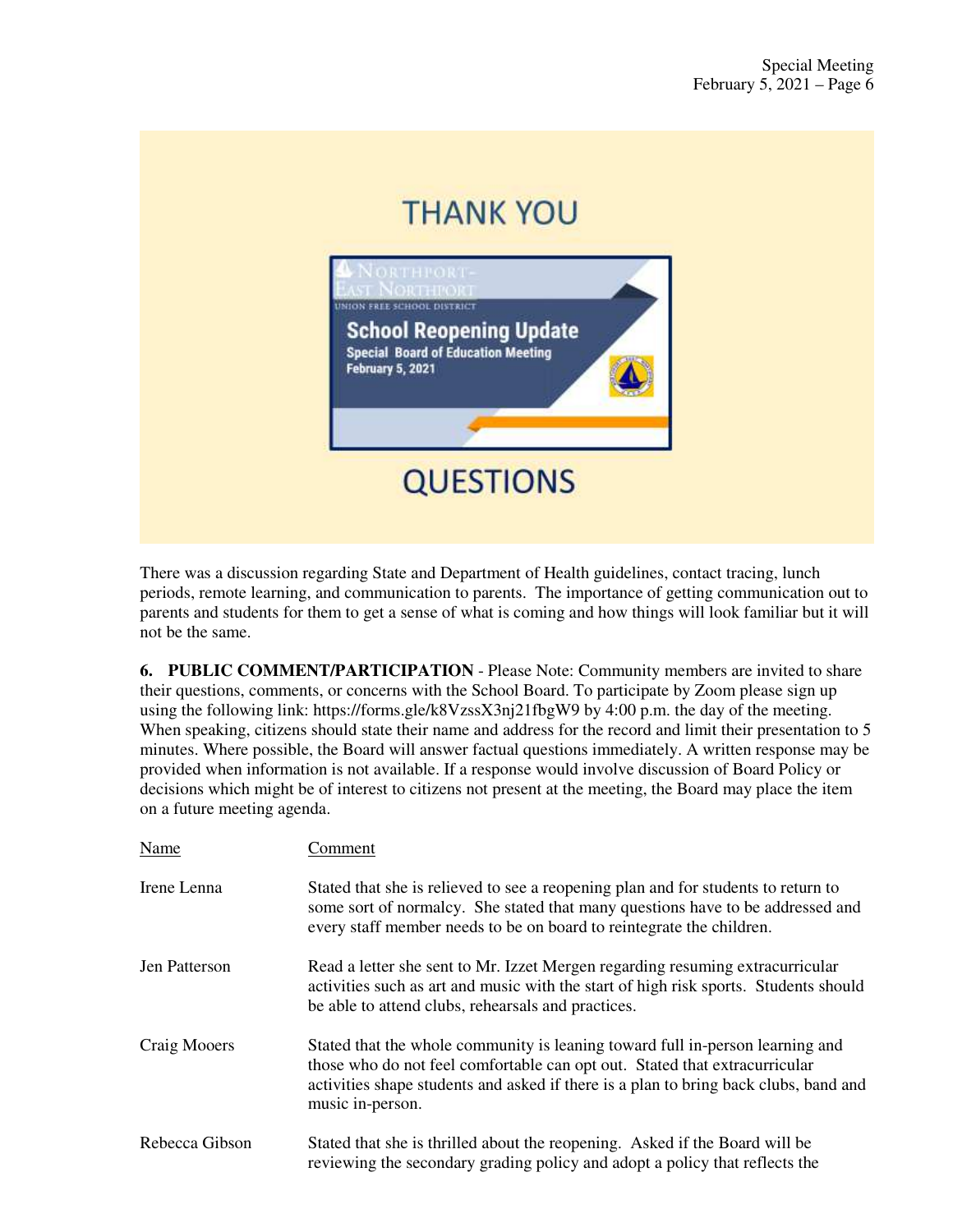increased performance due to full time learning versus the decline in academic performance due to online instruction. She asked the Board to focus on the mental health needs of the children.

- Moriah Heuer Stated that its very encouraging to hear that a lot of work is being done to get students back in person. Asked that the Board explain to parents what live streaming would look like. Asked about classroom spacing and overflow classes. Asked about starting in person clubs and continuing to pursue mental health options for the students.
- Shawne Rosenblum Stated that she is dismayed that the Board made this decision based on popularity and not on guidelines. The majority of students are using the hybrid model and this option is being removed. Schools are thought to be relatively safe if proper protocols are in place and if students are 6' apart. Families should not be forced to choose between their student's health.
- Dr. Adrian Popp Stated he is the chair of infectious disease at Huntington Hospital. School related transmissions have been minimal because of the hybrid model. There won't be social distancing and that is important. We are in the middle of a second wave and it is still not well controlled. Vaccinations have started but not many teachers are vaccinated and it may be months before they are. The rates are coming down but new variants are coming up. We have to be very careful when students are returned to school.
- Stacey Weisberg Thanked the Superintendent and the Board for working together on this huge endeavor to make the school district whole and to bring everyone back safely. Hour and hours of discussion has taken place on how to do this the right way.
- Greg Perles Stated that he has deep concerns about the decision to bring the students back full time. The hybrid model is a balanced model and the decision made will drive some parents to choose health over school. The aggregate impact of this decision will have an adverse effect. There are multiple new strains and we are in the middle of a second wave.
- Brett DeMarco Thanked Mr. Banzer for the well thought out presentation. Science stated that there is no spread in schools. He heard that there has not been one child that has gotten sick from contact tracing. Masks and plexi-glass are enough protocol to not to have to contact trace. Asked if the protocols will change going forward if positivity rate drops.

Mr. Banzer stated that contact tracing is done through the Suffolk County Department of Health and they changed the protocols.

Denise Schwartz Stated that she is glad the students will be getting more days in school but the plan should have been written in August and we should have been ready to do this. The survey in the fall should have included a full in-person option. Clubs need to be in person again and we do not need remote Mondays. Nicole Raganella Stated that the district is at a .5% infection rate and the community as of today is at 5% infection rate. State regulations say to use plexi-glass or social distancing and we have both. Other districts have done 3' social distancing and they have been successful. Thanked the Board for making this decision.